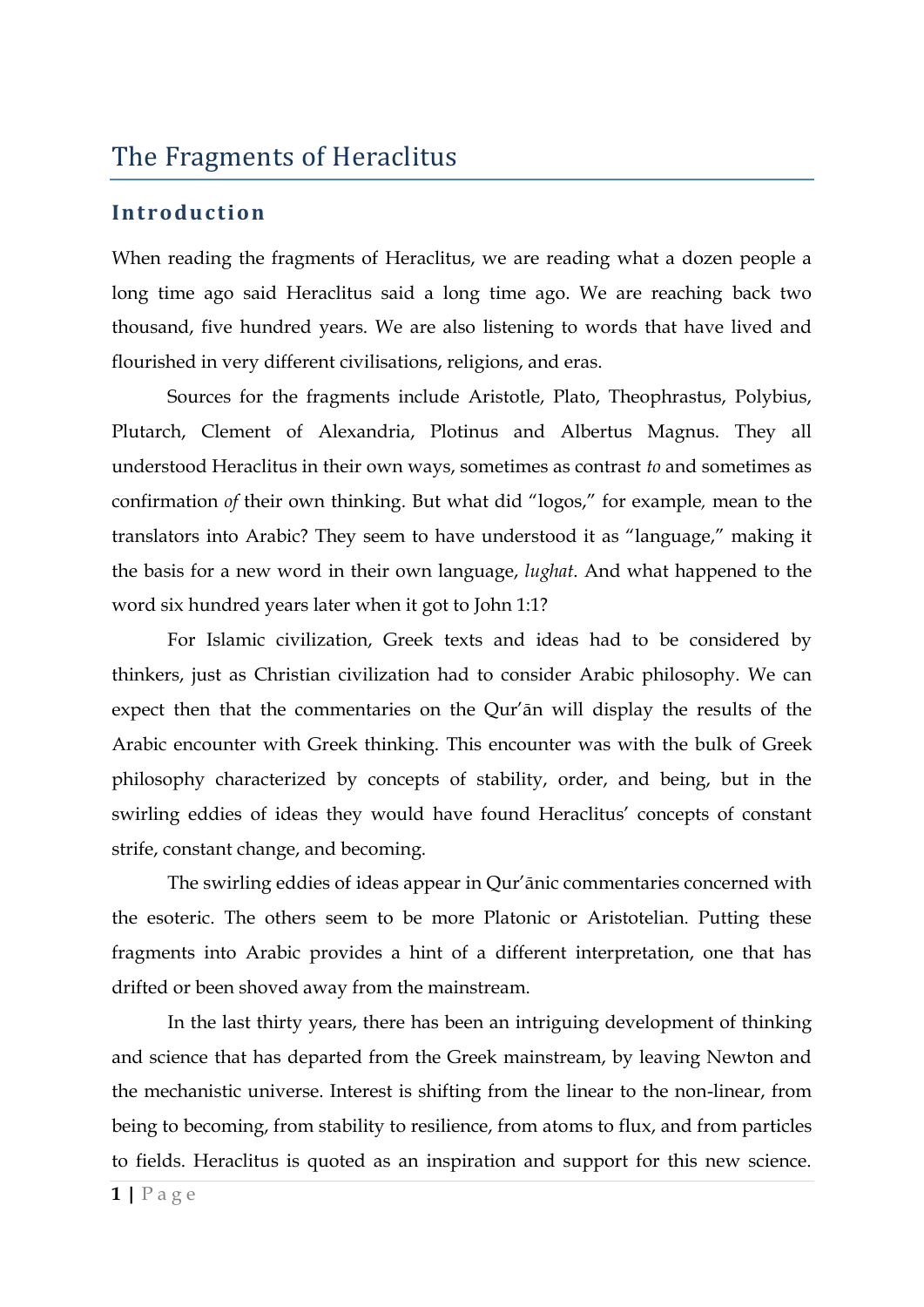Here, we engage this new science with the strands coming from Heraclitus and from the esoteric commentaries.

We start with a consideration of Heraclitus "fractal" fragments. Is the Logos a fractal universe?

The idea Heraclitus proposes, that everything comes into being by the Logos, was naturally picked up by Christian and Muslim commentators as affirming their religions. But perhaps a sense closer to Heraclitus is "fractal," where the fractal form recalls its origins.

The idea of fractals as a picture of the universe seems to be both ancient and very new. The new part came from Gaston Julia, born in Sidi Bel-`Abbas in Algeria in 1893, who discovered an "iteration of a rational function f" with a "precise description of the set  $J(f)$  of those z in C for which the nth iterate f  $n(z)$  stays bounded as n tends to infinity."<sup>1</sup> This iteration remained a mathematical curiosity until Benoit Mandelbrot started fiddling around with a computer, as he recalls it. Plotting the set of points generated by feeding each new value of z into the formula zn+1 = zn2 + c, Benoit Mandelbrot discovered the mathematic description for fractals. Computers churn out fractal patterns after millions of iterations.



Mandelzoom1.jpg from Wikipedia

The old part of fractals is the recognition that these are the "patterns by which nature organizes clouds, rivers, mountains, many plants, tribal villages, our brains, lungs, and circulatory systems."<sup>2</sup>

The discovery of fractals in nature comes from observing many, many things and finding the pattern. This may be what Heraclitus is saying in the following fragment.

<u>.</u>

<sup>&</sup>lt;sup>1</sup> http://www-groups.dcs.st-and.ac.uk/~history/Biographies/Julia.html

<sup>&</sup>lt;sup>2</sup> Margaret Wheatley [2006] Leadership and the new science. Berrett-Koehler Publishers, San Francisco. Page 124.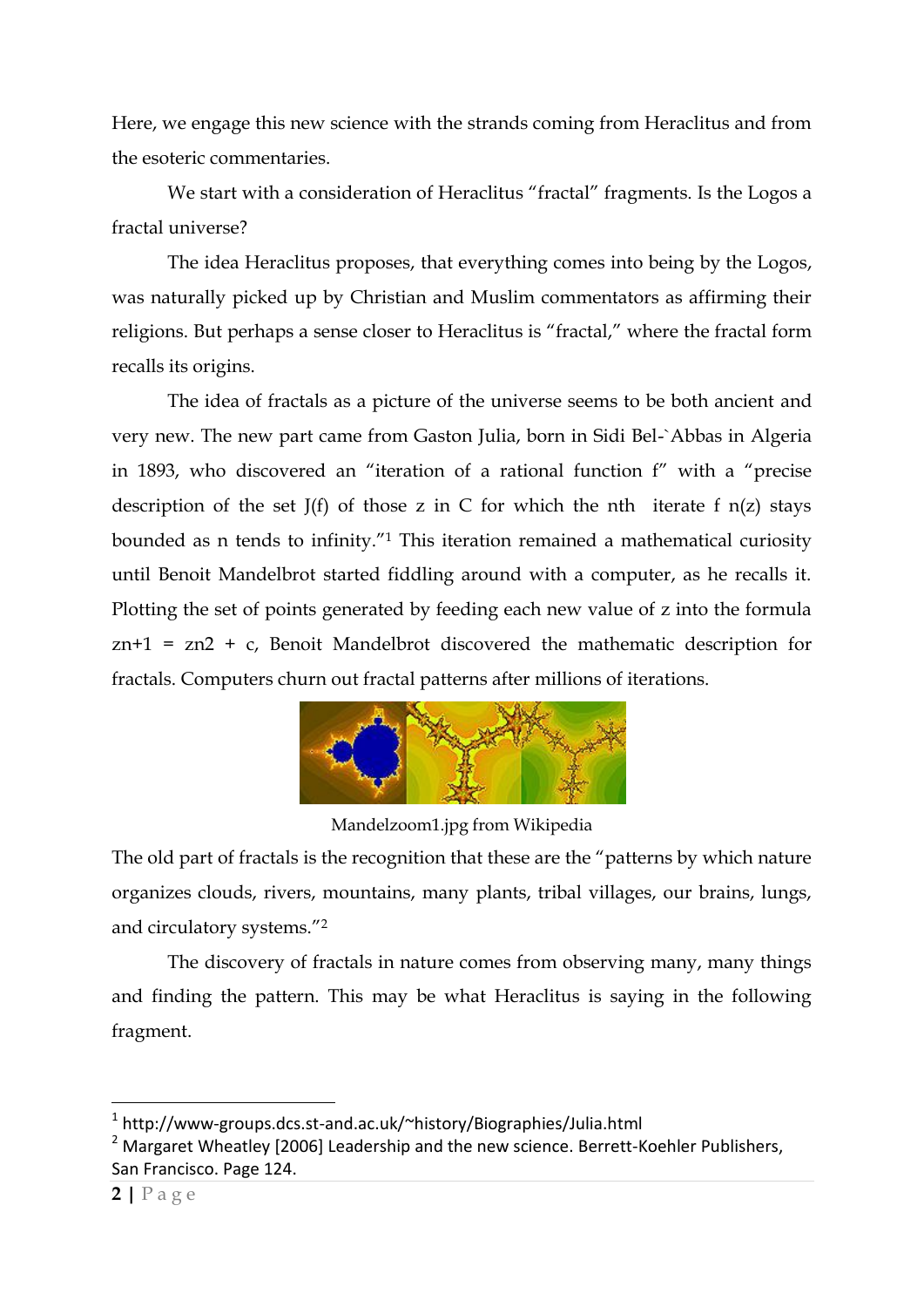| ὄλα καὶ οὐχ ὅλα             |                                                | Whole and not whole   كامل وغير كامل وما ينقل إلى الجمع وما                    |
|-----------------------------|------------------------------------------------|--------------------------------------------------------------------------------|
| συμφερόμενον                | carried   بنقل إلى الخارج و الموافق و المعارضة | together<br>and                                                                |
| διαφερόμενον συνᾶδον        |                                                | و مِن الكل وَجَدَ الواحد ومِن الواحد وجد )  <br>  carried  apart;  accord  and |
| διάδον και έκ πάντων έν και | الكل $(\,\cdot\, \, )$                         | discord; from everything                                                       |
| έξ ένὸς πάντα (10)          |                                                | from<br>and<br>one,<br>one                                                     |
|                             |                                                |                                                                                |
|                             |                                                | everything.                                                                    |

Margaret Wheatley says, "Everywhere in this intricate fractal landscape, there is self-similarity. The shape we see at one magnification will be similar to what we'll find at all others….There is a pattern within pattern."3.

This idea of self-similarity seems to be what Heraclitus is saying here: οὐκ ἐμοῦ, ἀλλὰ τοῦ λόγου ἀκούσαντας ὁμολογεῖν σοφόν ἐστιν ἓν πάντα εἶναι (50), "not to me, but listening to the logos, wisdom is one and everything." The case for selfsimilarity in Heraclitus is strengthened with this statement: χρή εὖ μάλα πολλῶν ἵστορας φιλοσόφους ἄνδρας εἶναι (35), "To be men loving wisdom it is necessary to know many things."

Fractal patterns repeat and contain within each new iteration their origin. As with the fractal fern, the leaf branches out again and again, and the whole fern looks like the single leaf. Heraclitus seems to be speaking about this, using the key term "augmentation," as follows: ψυχῆς ἐστι λόγος ἑαυτὸν αὔξων (115), "a soul is the logos augmenting itself."

Ibn `Arabi describes a fractal universe where every effusion from the treasure chest of existence creates a circle; the next effusion creates another circle,

on and on without end. It is what protrudes from the treasure troves which have no end of what is contained there. It is the New Creation which existence is upon ever and always, and some people, or most people, are in confusion about that, as He said, "Rather, they are in confusion about the New Creation" (50:15) with each breath.

<u>.</u>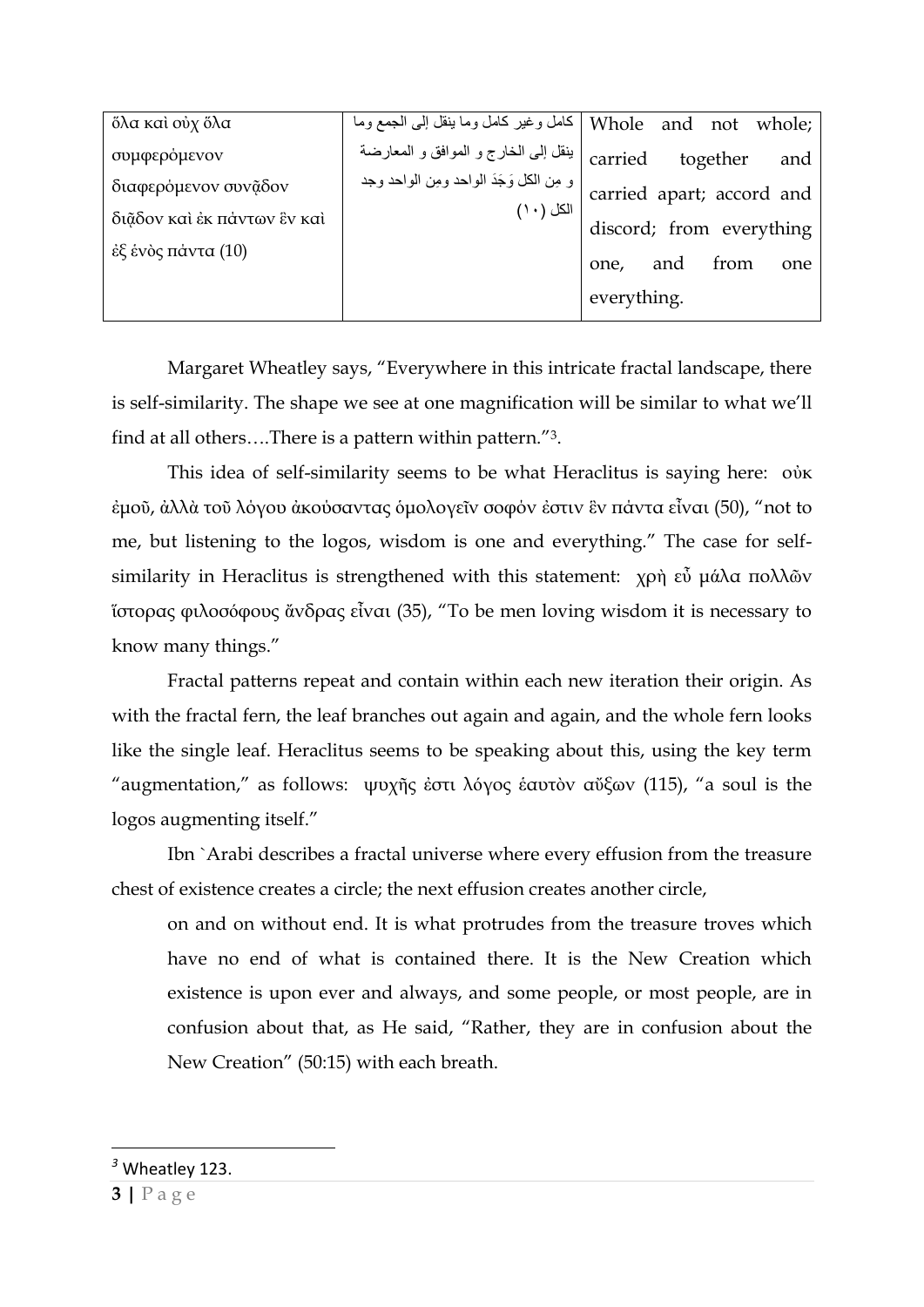As the circles appear, whatever the number, and they keep on appearing, the first circle, which brought about these circles, starts to become hidden, not recognized, not perceived, because every circle approaching it or going away from it has its same form. So about each circle one can say it is seen, and it is not seen. This is the unseen in the seen [*Futūḥāt* VI:101].

This process of becoming hidden recalls Heraclitus' statement, φύσις κρύπτεσθαι φιλεῖ (123), "khalq (nature) loves to hide."

We now turn to the fragments, translated into English and Arabic.

#### **The Fragments**

#### **Logos**

| (τοῦ δὲ) λόγου τοῦδ' ἐόντος | فالحق الذي هو ايضا دائما هو سوء فهم            | The<br>Logos<br>is<br>ever,                  |
|-----------------------------|------------------------------------------------|----------------------------------------------|
| άει άξύνετοι γίγνονται      | للإنسان يسمعه اولاً و مِن قبل سمعه             | misunderstood by human                       |
| άνθρωποι και πρόσθεν ή      | وجد الكل بحق لكن ما تعرفوه فبحثوا في           | beings, when first they hear                 |
| άκούσαι και άκούσαντες το   | قولِ و عملِ كُلُّما رَسَمْتُه و فَصَّلْتُه عند | having heard it<br>it<br>and                 |
| πρῶτον· ινομένων γάρ        | الْخَلْق و كَانه هو الأمر ِ هؤلاء الناس لا     | initially. Everything comes                  |
| (πάντων) κατὰ τὸν λόγον     | تدرك ما يفعلون يقظاً و كذلك في نومهم           | into being by the Logos, but                 |
| τόνδε άπείροισιν έοίκασι,   | يغفلون (١)                                     | is not recognized, as they                   |
| ειρώμενοι καὶ ἐπέων καὶ     |                                                | make trial of the words and                  |
| έργων τοιούτων, οκοίων έγω  |                                                | which<br>$\mathbf{I}$<br>acts<br>set<br>out, |
| διηγεῦμαι διαιρέων ἕκαστον  |                                                | separating each according to                 |
| κατὰ φύσιν καὶ φράζων ὅκως  |                                                | its creation and as it really is.            |
| έχει. τούς δε άλλους        |                                                | These people do not perceve                  |
| άνθρώπους λανθάνει όκόσα    |                                                | what they do awake, and                      |
| έγερθέντες ποιούσιν,        |                                                | likewise in their sleep they                 |
| ὄκωσπερ ὁκὀσα εὕδοντες      |                                                | forget. $(1)$                                |
| έπιλανθάνονται (1)          |                                                |                                              |
|                             |                                                |                                              |
| τοῦ λόγου δ' ἐόντος ξυνοῦ   | الحقّ هو علمّة لكن الناس عاش حياتهم            | The Logos is common, but                     |
| ζώουσιν οί πολλοί ως ίδίαν  | كأنه قد كان لهم نظراً خصوصية (٢)               | the people live as if they                   |
| έχοντες φρόνησιν (2)        |                                                | their<br>have<br>own<br>special              |
|                             |                                                | perspective. (2)                             |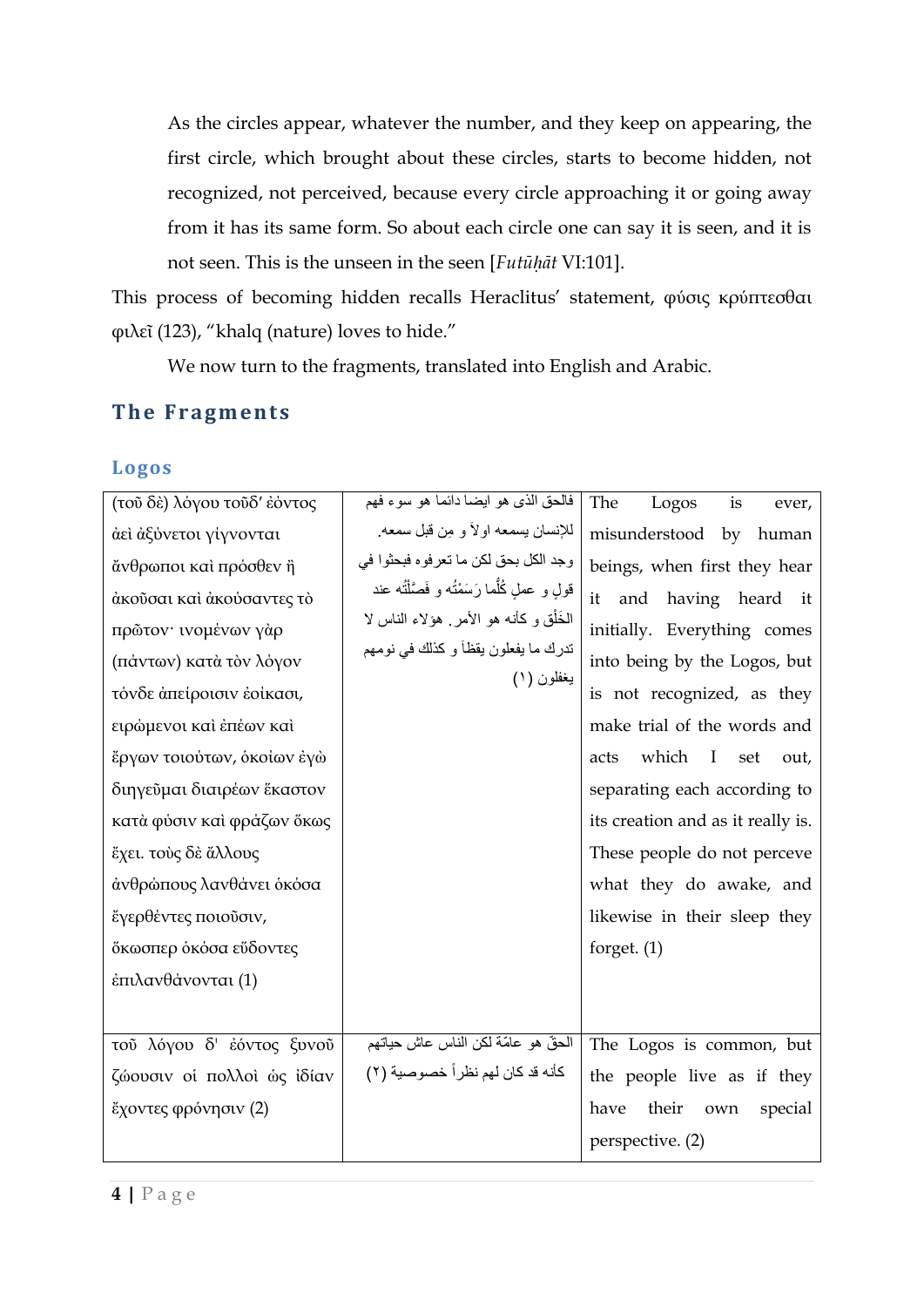| ψυχῆς πείρατα ἰών ούκ ἂν         | حوالى النَفْس لن تَجِدُها مهما تَسَاحُ طَرُقا     | About the soul, however        |
|----------------------------------|---------------------------------------------------|--------------------------------|
| ἐξεύροιο<br>πᾶσαν                | لِأَعْماقِ ذاتِ الْحقِّ (٤٥)                      | much you travel its ways,      |
| έπιπορευόμενος οδόν· ούτω        |                                                   | you will not find it, so deep  |
| βαθύν λόγον έχει (45)            |                                                   | is the Logos. $(45)$           |
|                                  |                                                   |                                |
| λόγος<br>έαυτὸν<br>έστι<br>ψυχης | لْنَفْسِ هِي تَرْ ايُد الْحقِّ مِن نَفْسِهِ (١١٥) | The<br>soul is<br>the<br>Logos |
| $\alpha$ "δ $\alpha$ (115)       |                                                   | augmenting itself. (115)       |
|                                  |                                                   |                                |

This fragment seems to depict a fractal world, and also is evocative in mystical writings of the breath of the Merciful which inspires all.

| μάλιστα διηνεκῶς ομιλοῦσι                   | أكثر الناس في الحق المشترك المُتَّصِل         | For most people, the shared   |
|---------------------------------------------|-----------------------------------------------|-------------------------------|
| λόγω τῷ τὰ ὅλα διοικοῦντι,                  | الذي نَظَمَ الـجميع و عَبَرَه و الذي كل يوم   | Logos which orders<br>the     |
| τούτω διαφέρονται, καί οΐς                  | أَسْتَقْبَلَهُ بدا لهم غريباً (٧٢)            | entirety and travels through  |
| $\kappa\alpha\theta$ '<br>ήμέραν έγκυρούσι, |                                               | it, which every day they      |
| ταύτα αύτοις ξένα φαίνεται                  |                                               | encounter, seems to them      |
| (72)                                        |                                               | strange. (72)                 |
|                                             |                                               |                               |
| ούκ έμοῦ, ἀλλὰ τοῦ λόγου                    | سوف يسمع لا مِنّي لكن مِن الحق أن             | Not to me, but to the Logos   |
| <b>ομολογείν</b><br>άκούσαντας              | الحكمة المتفق عليها واحدة و جميع (٥٠)         | one ought to harken, that the |
| σοφόν έστιν ἓν πάντα εἶναι                  |                                               | wisdom agreed upon is one,    |
| (50)                                        |                                               | and everything. (50)          |
|                                             |                                               |                               |
| έν τὸ σοφὸν μοῦνον λέγεσθαι                 | الحكمة الواحدة في اللُّغَة الإسم إله لا اراده | The one wisdom spoken of      |
| ούκ έθέλει καὶ ἐθέλει Ζηνὸς                 | و اراده (۳۲)                                  | does not, and does, want the  |
| ὄνομα (32)                                  |                                               | name god. (32)                |
|                                             |                                               |                               |
| έπίστασθαι<br>σοφόν,<br>έv<br>τò            | الحكمة واحدة ايضا معرفة العليم الذي           | Wisdom is one, to come to     |
| γνώμην, οτέη εκυβέρνησε                     | يَقُودُ الكل بالكل (٤١)                       | the mind steering the all by  |
| πάντα διὰ πάντων (41)                       |                                               | the all. $(41)$               |
|                                             |                                               |                               |
|                                             |                                               |                               |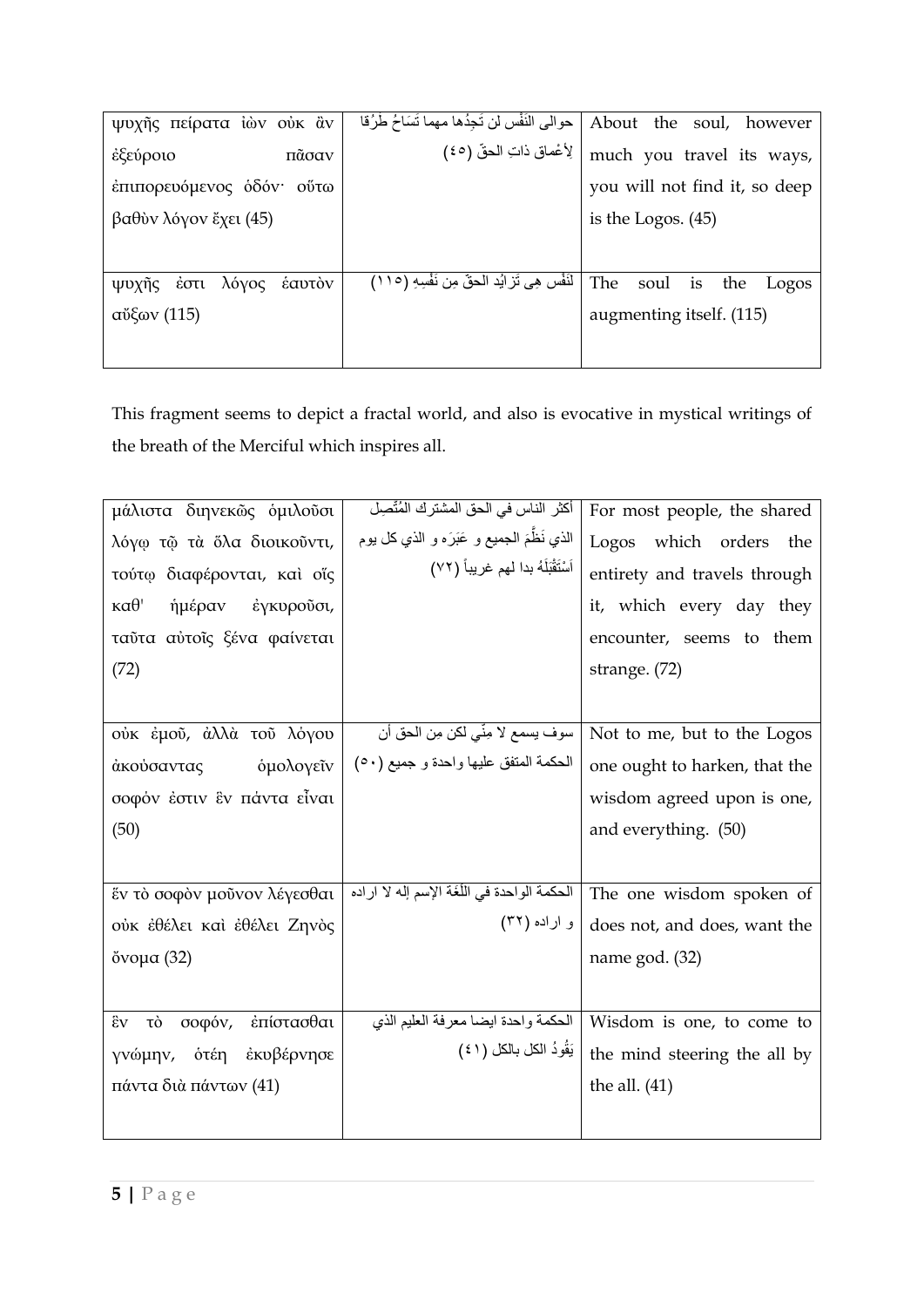# **Epistemology**

| χρή εὖ μάλα πολλῶν ἵστορας    | كان في حاجة إلى تخْقيقات الاشياء بكِثرة | It is necessary to investigate                                 |
|-------------------------------|-----------------------------------------|----------------------------------------------------------------|
| φιλοσόφους ἄνδρας εἶναι       | لو اراد الرجال أن يكونون ذوات الحِكمة   | many things if men are to be                                   |
| (35)                          | $(\tau \circ)$                          | lovers of wisdom. (35)                                         |
|                               |                                         |                                                                |
| χρυσὸν γὰρ οἱ διζήμενοι γῆν   | الباحِثون عن الذهب يحفرون الارض جداً    | The seekers of gold dig up                                     |
| ορύσσουσι<br>πολλὴν<br>καì    | و لكن يلقيون قليل (٢٢)                  | much earth but find little.                                    |
| εύρίσκουσιν όλίγον (22)       |                                         | (22)                                                           |
|                               |                                         |                                                                |
| μή είκῆ περὶ τῶν μεγίστων     |                                         | We should not conjecture فَنْ قَذْفَنَا عَلَى الْكُبَّارِ (٤٧) |
| συμβαλλώμεθα (47              |                                         | about the big things. (47)                                     |
|                               |                                         |                                                                |
| πολυμαθίη νόον ού διδάσκει·   | الدِراسة على عديد مِن الموضوعات لن      | Much learning does not train                                   |
| Ήσίοδον γὰρ ἂν ἐδίδαξε καὶ    | يعلَّم العقل وإلا هِسِود ليكون عالِم و  | the mind, or Hesiod would                                      |
| Πυθαγόρην,<br>αὖτίς<br>τε     | فیثاغورس و زنوفان و هِکَتوس (٤٠)        | have<br>taught,<br>been<br>and                                 |
| Ξενοφάνεά τε καὶ Έκαταῖον     |                                         | Pythagoras, as<br>well<br>as                                   |
| (40)                          |                                         | Xenophanes and Hekataios.                                      |
|                               |                                         | (40)                                                           |
|                               |                                         |                                                                |
| έδιζησάμην έμεωυτόν (101)     |                                         | (101) . I investigated my self   بَحَثْثُ نَفْسِي (١٠١)        |
|                               |                                         |                                                                |
| ὄψις<br>άκοὴ μάθησις,<br>őσων | المعرئ و السمعي و المعلومات هؤلاء       | Seeing<br>and<br>hearing<br>and                                |
| ταῦτα ἐγὼ προτιμέω (55)       |                                         | (°°) learning; I consider these the                            |
|                               |                                         | best.(55)                                                      |
|                               |                                         |                                                                |
| όφθαλμοί γάρ<br>ὤτων<br>τῶν   |                                         | Eyes are finer than ears in البصر أدَقّ من السمع في الشهادة    |
| άκριβέστεροι<br>μάρτυρες      |                                         | $(\cup \' \cup \$ witnessing.                                  |
| (101b)                        |                                         |                                                                |
|                               |                                         |                                                                |
| κακοί μάρτυρες άνθρώποισιν    | فسد عند الإنسان الشهادة البصر و السمع   | Bad witnesses are the eyes                                     |
| ὦτα<br>όφθαλμοί<br>καì        | لو لهم سيئ الخُلُق (١٠٧)                | and ears of human beings if                                    |
|                               |                                         |                                                                |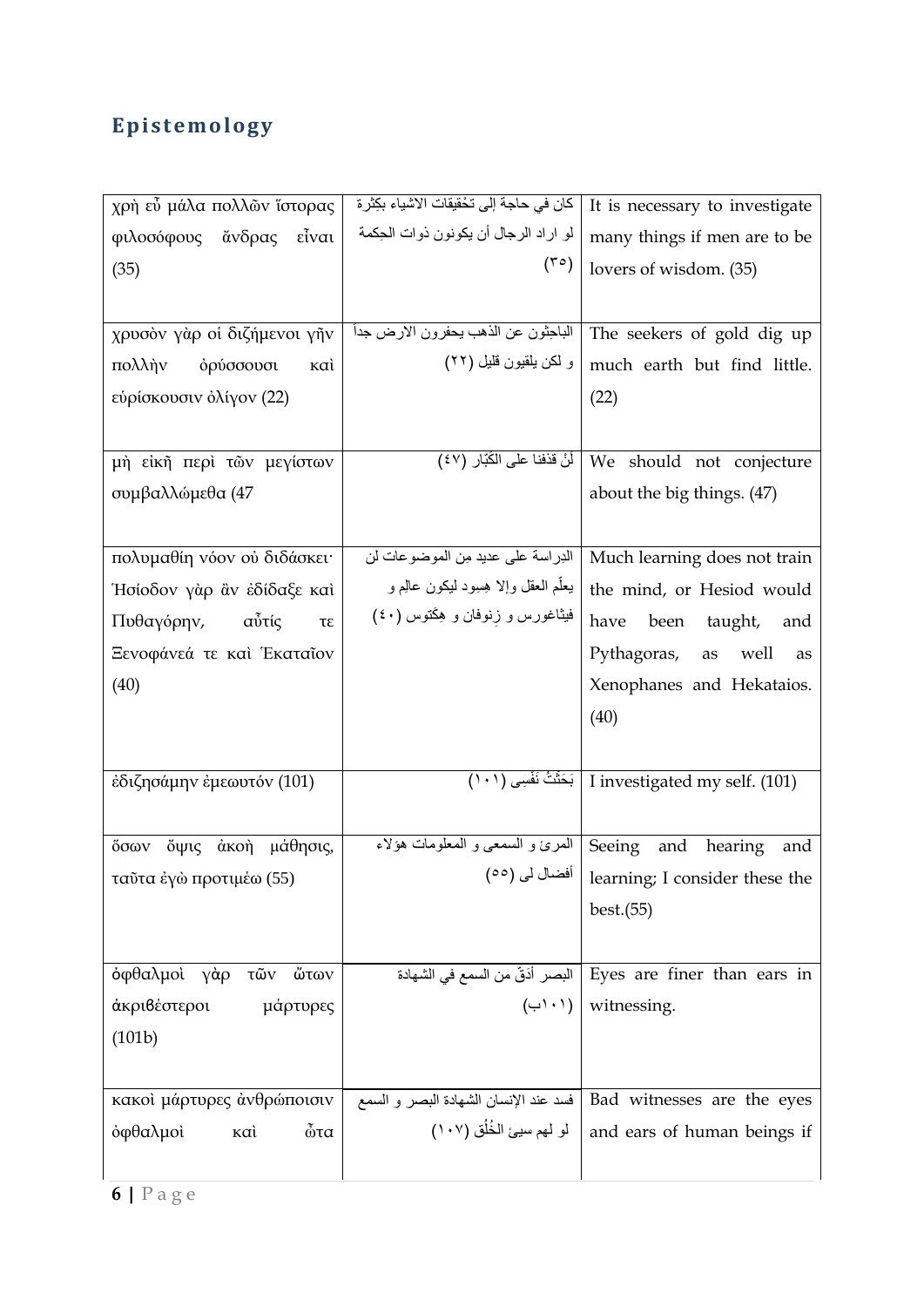| βαρβάρους ψυχὰς ἐχόντων                        |                                                    | they have barbarian psyches.                                            |
|------------------------------------------------|----------------------------------------------------|-------------------------------------------------------------------------|
| (107)                                          |                                                    |                                                                         |
|                                                |                                                    |                                                                         |
| ού δεῖ ὥσπερ καθεύδοντας                       | لا حاجة إلى العملِ و القولِ الذَوْومون ألا         | One shouldn't act and speak                                             |
| ποιεῖν καὶ λέγειν· καὶ γὰρ καὶ                 | العملِ و القولِ المُفَكِّرون (٧٣)                  | like sleepers; rather act and                                           |
| τότε δοκούμεν ποείν καί                        |                                                    | speak as the ones who                                                   |
| λέγειν                                         |                                                    | reflect.                                                                |
|                                                |                                                    |                                                                         |
| Ήράκλειτός φησι<br>ò<br>τοῖς                   | قال هِراكْليتَسْ المرء اليقُظ هو في عالَم          | Heraclitus says, the man                                                |
| έγρηγορόσιν ένα καί κοινὸν                     | إنَّحاداً و مشتركاً ولكن النِيام كل واحد           | awake is in a single, shared                                            |
| κόσμον εἶναι<br>$\delta \hat{\epsilon}$<br>τῶν | منهم دَوَّرَ بِظِهْرِهِ (٨٩)                       | cosmos, but the sleepers,                                               |
| κοιμωμένων ἕκαστον<br>είς                      |                                                    | each one of them, turn back                                             |
| ΐδιον ἀποστρέφεσθαι (89)                       |                                                    | around themselves.                                                      |
|                                                |                                                    |                                                                         |
| οκόσα<br>θάνατός έστιν                         | كُلُّ ما يري يقُظاً هو موت و كذلك كل ما            | Everything we see when                                                  |
| έγερθέντες ορέομεν, οκόσα δε                   | في المنام هو نوم (٢١)                              | awake is death; everything in                                           |
| εΰδοντες ΰπνος (21)                            |                                                    | the dream is sleep.                                                     |
|                                                |                                                    |                                                                         |
| φύσις κρύπτεσθαι φιλεΐ (123)                   | الكَونِ يُحِبَّ أنِ انحَجَبَ نَسْفَهُ (١٢٣)        | Nature loves to hide itself                                             |
|                                                |                                                    |                                                                         |
| ό άναξ ού τὸ μαντεῖόν ἐστι τὸ                  |                                                    | The lord to whom the people   الربّ الذي إليه الناس يتوسُّل وأيضاً الذي |
| έν Δελφοΐς ούτε λέγει ούτε                     | هو في دِلفسْ لا أفصح عنهم و لا حجب                 | implore and who is<br>in                                                |
| κρύπτει άλλὰ σημαίνει (93)                     | عنهم ولكن يشار إليهم (٩٣)                          | Delphis, neither explicates                                             |
|                                                |                                                    | nor hides, but signals.                                                 |
|                                                |                                                    |                                                                         |
| έαν μή έλπηται, ανέλπιστον                     | لو لا تَرْجُو الغير مَرْجُو لن تَجِدُه فَالْبَحْثَ | If one does not expect the                                              |
| έξευρήσει,<br>$\dot{\mathrm{W}}$               | عنه غیر مُمْکِن و مسدود (۱۸)                       | unexpected, one will not find                                           |
| άνεξερεύνητον<br>$\dot{\epsilon}$ òv<br>καì    |                                                    | it, for the search for it is                                            |
| άπορον                                         |                                                    | impossible and blocked.                                                 |
|                                                |                                                    |                                                                         |
| ποταμοΐσι<br>τοΐσιν<br>αύτοΐσιν                | عند دَخُول الانهر بعينهم فأخر و أخر                | When<br>entering<br>rivers                                              |
| έμβαίνουσιν ἕτερα καὶ ἕτερα                    | نهيرات يسيرون (١٢)                                 | themselves, other and other                                             |
| ΰδατα ἐπιρρεῖ (12)                             |                                                    | rivulets are flowing.                                                   |
|                                                |                                                    |                                                                         |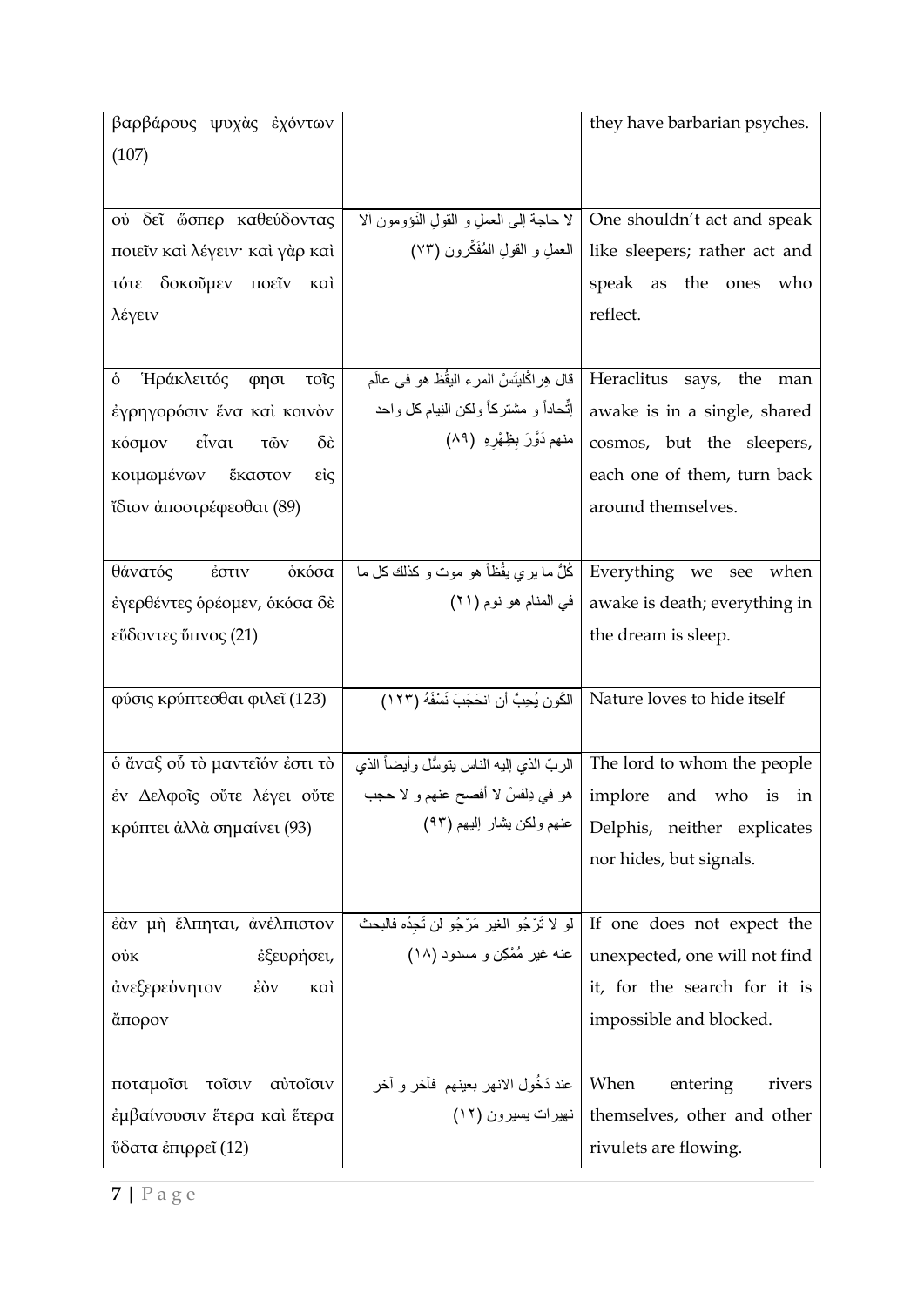| ποταμφ<br>γὰρ<br>$\dot{\mathrm{ow}}$<br>έστιν   | نهر بعينه لم يُدْخَلُ مرتَين فتفرَّق و مراراً             | A river itself is not entered                                           |
|-------------------------------------------------|-----------------------------------------------------------|-------------------------------------------------------------------------|
| εμβῆναι δὶς τῷ αὐτῷ σκίδνησι                    | اَجْتمع و تُركَ فَيَسَارُ سِيرَةً و مرجعةً                | into twice; it fragments and                                            |
| καί πάλιν συνάγει άπολείπει                     | (91)                                                      | again gathers, is left behind,                                          |
| καὶ πρόσεισι καὶ ἄπεισι (91)                    |                                                           | and proceeds and recedes.                                               |
|                                                 |                                                           |                                                                         |
|                                                 |                                                           |                                                                         |
| μεταβάλλον άναπαύεται                           | المَوقِف في التقلُّب                                      | The<br>pause<br>is<br>in<br>the                                         |
|                                                 | فالكَدْح هو أن تَعِبَ مَرَّاتٍ لِأربابٍ مرَّاتٍ           | alternation;                                                            |
| κάματός έστι τοΐς αύτοΐς                        | $(\wedge \xi)$                                            |                                                                         |
| μοχθεῖν καὶ ἄρχεσθαι (84)                       |                                                           | And weariness is toiling the                                            |
|                                                 |                                                           | same way for the<br>same                                                |
|                                                 |                                                           | rulers.                                                                 |
|                                                 |                                                           |                                                                         |
| άρμονίη<br>άφανὴς<br>φανερῆς                    | المُوافِق المخفى اعلَى من الموافق                         | The unapparent harmony is                                               |
| κρείττων                                        | الْمَكْشُوف (٥٣)                                          | better than the displayed                                               |
|                                                 |                                                           | harmony.                                                                |
|                                                 |                                                           |                                                                         |
| ποταμφ<br>γὰρ<br>$\dot{\mathrm{ow}}$<br>έστιν   | لا مُمْكِنِ الدَخولِ في نهرِ بِعينِهِ مرتَيْنِ            | It is not possible to enter in a                                        |
| εμβῆναι δὶς τῷ αὐτῷ σκίδνησι                    | فَتَفَرَّقَ و مراراً أَجْتَمَعَ و تُرِكَ فَيُسَارَ سِبِرة | river itself twice; it fragments                                        |
| πάλιν<br>συνάγει<br>καì<br>καì                  | و مَرْجِعَة (٩١)                                          | and again gathers; it is left                                           |
| άπολείπει και πρόσεισι και                      |                                                           | behind,<br>proceeds<br>and                                              |
| ἄπεισι (91)                                     |                                                           | recedes.                                                                |
|                                                 |                                                           |                                                                         |
| ο ήλιος νέος έφ' ήμέρη έστίν                    |                                                           | (٦) الشمس كل يوم هو جَدِيد (٦) The sun is new every day.                |
| (6)                                             |                                                           |                                                                         |
|                                                 |                                                           |                                                                         |
| $\pi\tilde{\alpha}v$<br>γάρ<br>έρπετὸν<br>πληγῆ | أُتِي الانعام بضربٍ إلى المَرْعي (١١)                     | The animal goes to pasture                                              |
| νέμεται (11)                                    |                                                           | with a hit.                                                             |
|                                                 |                                                           |                                                                         |
| αυγή ξηρή ψυχή σοφωτάτη                         |                                                           | The radiant and dry soul is   النَفْسُ الْمُشْرِقِ و اليبس أحكام و أعدل |
| καὶ ἀρίστη (118)                                | $(11\lambda)$                                             | wisest and most just.                                                   |
|                                                 |                                                           |                                                                         |
| άμαθίην κρύπτειν<br>άμεινον                     |                                                           | better<br>hide<br>to<br>the                                             |
|                                                 |                                                           |                                                                         |
|                                                 |                                                           |                                                                         |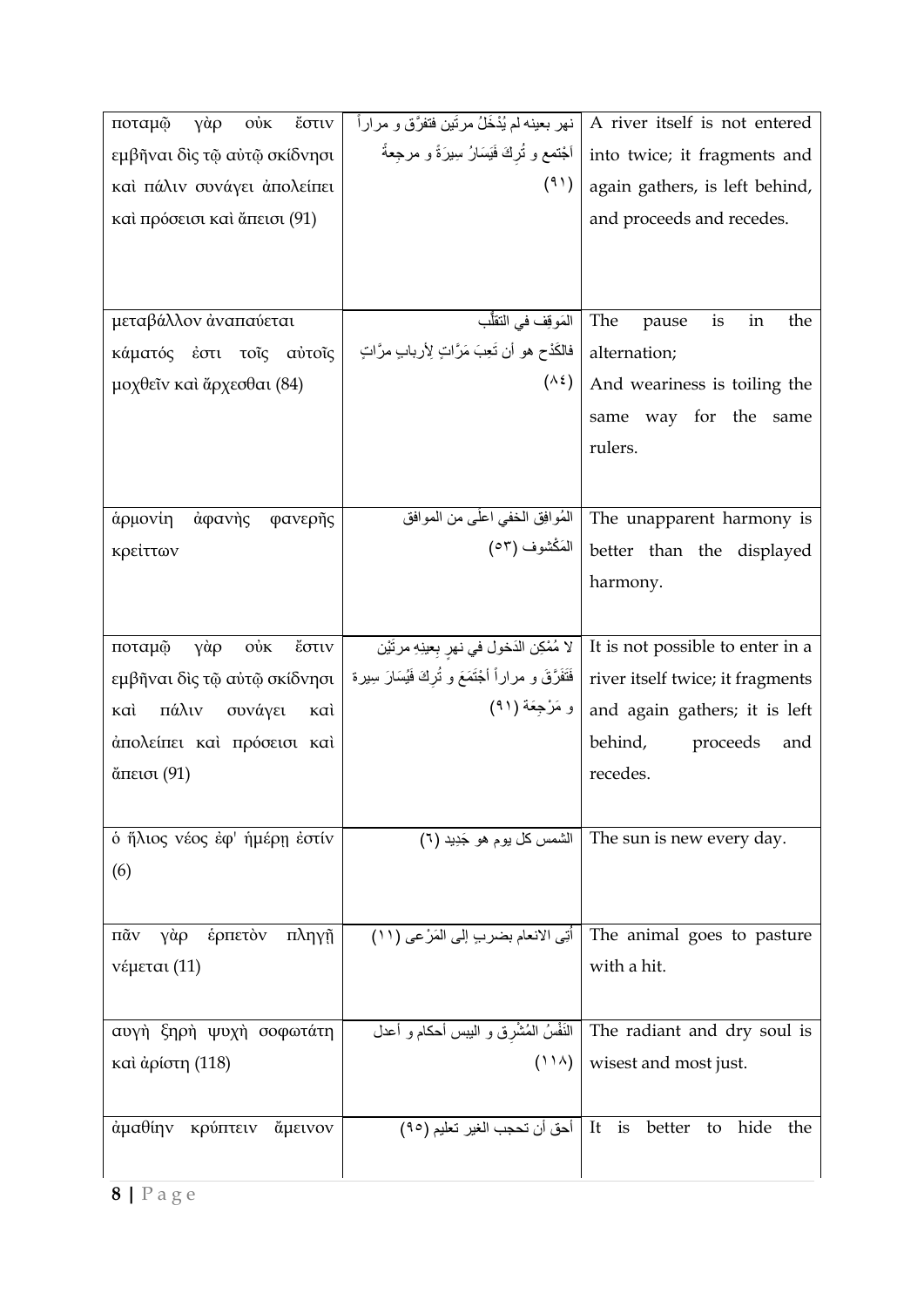| (95)                                                                    |                                                                        | unlearned.                                                        |
|-------------------------------------------------------------------------|------------------------------------------------------------------------|-------------------------------------------------------------------|
|                                                                         |                                                                        |                                                                   |
| βλὰξ<br>έπὶ παντὶ<br>άνθρωπος                                           | The foolish human   يُحِبَّ أن يكون تعجّبًا مَن له رخاوة العقل         | being                                                             |
| λόγω έπτοῆσθαι φιλεῖ (87)                                               |                                                                        | (٨٧ likes to be astonished at   حاولي كل لفظ (٨٧                  |
|                                                                         |                                                                        | every word.                                                       |
|                                                                         |                                                                        |                                                                   |
| άξύνετοι<br>άκούσαντες                                                  | سَمِعَ الْجُهَّلِ كِالْصُمِّ شَهَدَ عَلَى هؤ لاءِ القول                | The ignorant hear like the                                        |
| φάτις<br>κωφοΐσιν<br>έοίκασι·                                           | أن إذا جَالِسَ فَهُمْ غائبون (٣٤)                                      | deaf; they attest to the saying                                   |
| αύτοΐσιν μαρτυρεΐ παρεόντας                                             |                                                                        | that when they are<br>in                                          |
| $\dot{\alpha}$ πεῖναι (34)                                              |                                                                        | attendance, they are absent.                                      |
|                                                                         |                                                                        |                                                                   |
| τήν τε οίησιν ίεραν νόσον και                                           | الهوى جنون و البصر مكر (٤٦)                                            | Opinion is insanity and the                                       |
| τὴν ὅρασιν ψεύδεσθαι (46)                                               |                                                                        | sight is fooled.                                                  |
|                                                                         |                                                                        |                                                                   |
|                                                                         |                                                                        |                                                                   |
|                                                                         |                                                                        |                                                                   |
| ού γάρ φρονέουσι τοιαΰτα                                                | لا تَفَكَّرَ الناس في كُلُمَا يَلْقِيُون و لَم يُعَلَّمَ               | The people do not reflect on                                      |
| πολλοί, οκοίσοι έγκυρεύσιν,                                             | كُلُّمَا لَيَتَفَهَّمَ رِغمِ أن كذلك بدا لهم (١٧)                      | everything they encounter,                                        |
| ούδε μαθόντες γινώσκουσιν,                                              |                                                                        | they do not<br>learn<br>and                                       |
| έωυτοΐσι δε δοκέουσι (17)                                               |                                                                        | everything they are given to                                      |
|                                                                         |                                                                        | understand, as much as they                                       |
|                                                                         |                                                                        | think they do.                                                    |
|                                                                         |                                                                        |                                                                   |
| εί πάντα τὰ ὄντα καπνὸς                                                 |                                                                        | او كل شئ يكون دَخَن فيكون فارقهم If all things were smoke,        |
| γένοιτο, ρίνες ἂν διαγνοίεν                                             |                                                                        | (٧) الآناف l they would be distinguished                          |
| (7)                                                                     |                                                                        | by smell.                                                         |
|                                                                         |                                                                        |                                                                   |
| ἦθος γὰρ ἀνθρώπειον μὲν οὐκ                                             |                                                                        | Human nature does not have   الخُلْق الإنسني ليس له معرفة فهي     |
| ἔχει γνώμας, θεῖον δὲ ἔχει                                              |                                                                        | (٧٨) الله إلاهية recogition; it belongs to the                    |
| (78)                                                                    |                                                                        | gods.                                                             |
|                                                                         |                                                                        |                                                                   |
| $\int \dot{\alpha} \lambda \lambda \dot{\alpha}$<br>τῶν μὲν<br>θείων τὰ | Heraclitus said about the   قال هِراكْلِتُس في الأشياء إلاهي هي يفَرَّ |                                                                   |
| πολλά,<br>Ήράκλειτον,]<br>$\kappa\alpha\theta$ '                        |                                                                        | divine things, they flee from   مِن الغير إيمان و لن يتعرفها (٨٦) |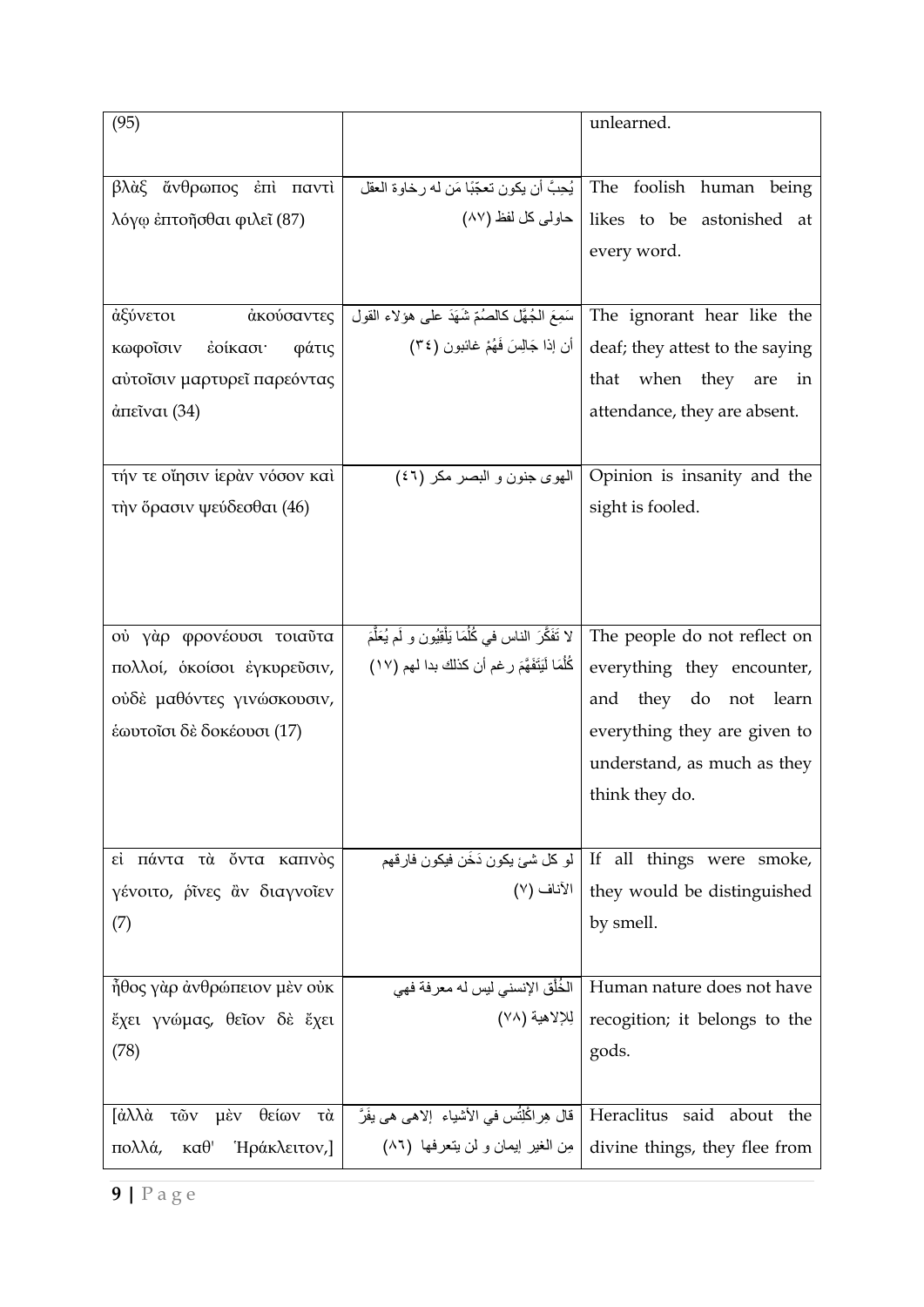| άπιστίη<br>διαφυγγάνει<br>$\mu$ ή |                                          | the one of disbelief, and he   |
|-----------------------------------|------------------------------------------|--------------------------------|
| γιγνώσκεσθαι (86)                 |                                          | would not understand them.     |
|                                   |                                          |                                |
| δοκέοντα γὰρ ὁ δοκιμώτατος        | الذي دَقَّقِ النظريعلم ظنَّ محفوظ فالعدل | Who<br>has<br>the<br>finest    |
| φυλάσσει·<br>Δίκη<br>γινώσκει     | بيمسك الكاذب و الشاهد الزور (٢٨)         | perspective knows<br>only      |
| ψευδῶν<br>καταλήψεται             |                                          | conventional opinion,<br>but   |
| τέκτονας και μάρτυρας (28)        |                                          | justice will seize the authors |
|                                   |                                          | of false deeds and false       |
|                                   |                                          | witness.                       |
|                                   |                                          |                                |

# **S ystems**

| δλα καί ούχ δλα συμφερόμενον | كامل و غير كامل و ما ينقل إلىي الجمع و  | Whole and not whole, drawn                                   |
|------------------------------|-----------------------------------------|--------------------------------------------------------------|
| διαφερόμενον συνᾶδον διᾶδον  | ما ينقل إلى الخارج و الموافق و          | together and drawn apart,                                    |
| καί έκ πάντων ἓν καί ἐξ ἑνὸς | المعارضة و مِن الكل وَجَدَ الواحد و مِن | accordant and discordant.                                    |
| πάντα(10)                    | الواحد وجد الكل (١٠)                    | From everything, one, and                                    |
|                              |                                         | from one, everything.                                        |
|                              |                                         |                                                              |
| τὸ ἀντίξουν συμφέρον (8)     |                                         | In opposition is beneficial   في الضِدِّية ايضاً التوفيق (٨) |
|                              |                                         | harmony.                                                     |
|                              |                                         |                                                              |
| νούσος ύγιείην εποίησεν ήδύ  | بالعِتِلال فُعِلَ الصِحَّة عَذْبٍ و حسن | By disease health is made                                    |
| καί άγαθόν, λιμός κόρον,     | فالجوع الملاء والنعب الراحة (١١١)       | sweetness and goodness; by                                   |
| κάματος άνάπαυσιν (111)      |                                         | hunger, satiety; by toil, rest.                              |
|                              |                                         |                                                              |
| Δίκης ὄνομα ούκ ἂν ἤδεσαν,   | ان تدرك الإسم العدل لو لا يكون هذه      | They would have no idea of                                   |
| εί ταῦτα μὴ ἦν (23)          | (11)                                    | the name justice if these                                    |
|                              |                                         | things were not.                                             |
|                              |                                         |                                                              |
| όδος άνω κάτω μία και ώυτή   | السعى هنا و هناك واحد بعينه (٦٠)        | The road to and fro is one                                   |
| (60)                         |                                         | and the same.                                                |
|                              |                                         |                                                              |
|                              |                                         |                                                              |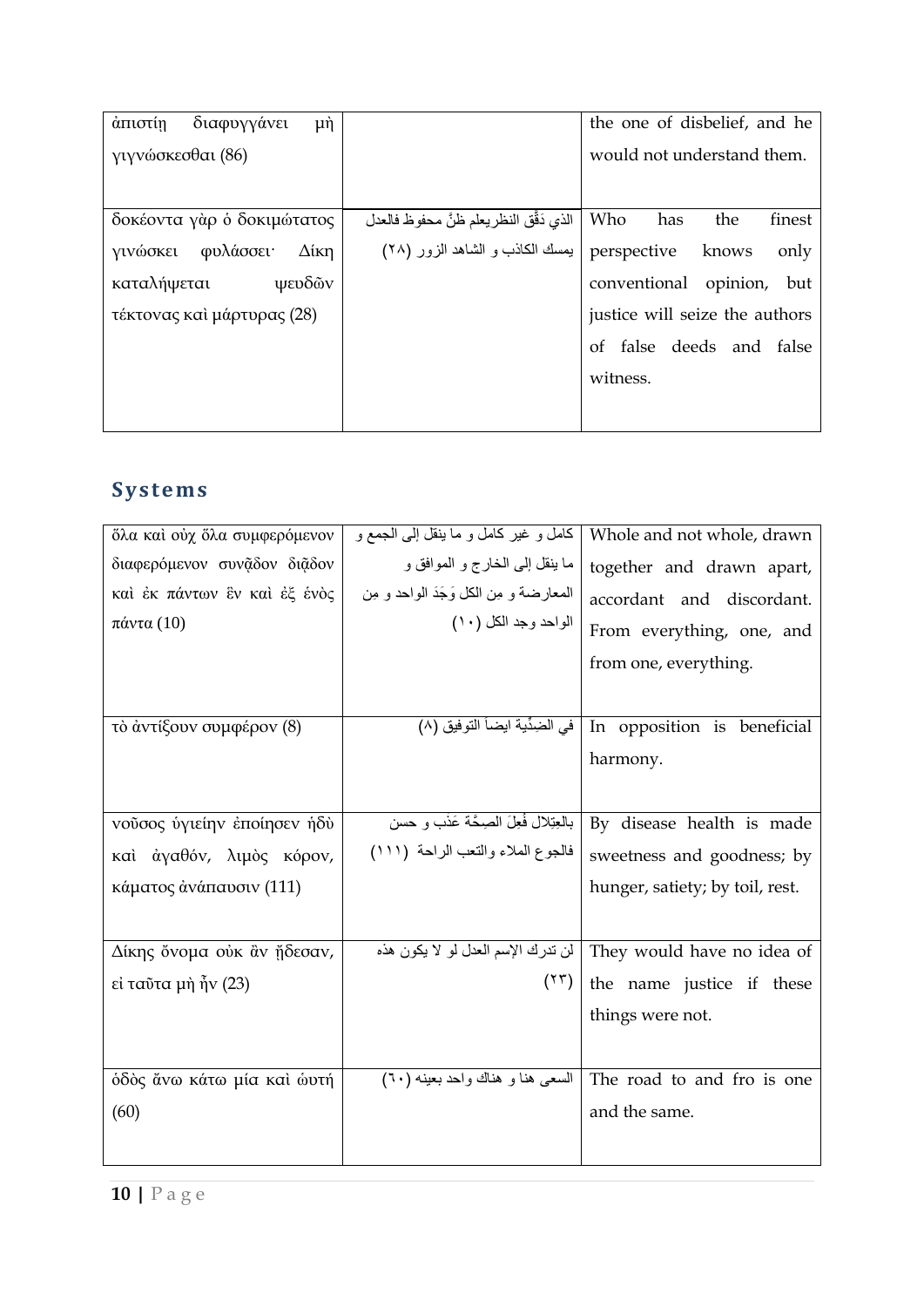| ξυνὸν γὰρ ἀρχὴ καὶ πέρας ἐπὶ | البداية و النهاية مشترك في دورة الدور      | The beginning and the end     |
|------------------------------|--------------------------------------------|-------------------------------|
| κύκλου περιφερείας (103)     | $(1 \cdot \tau)$                           | are common in the circle's    |
|                              |                                            | circumference.                |
|                              |                                            |                               |
| γναφέων όδὸς εὐθεῖα καὶ      | قال في التمشيط طولاً و تَعَرُّجاً واحد و   | The carder's comb's route     |
| σκολιή μία έστί, φησί, και ή | عينه (٥٩)                                  | lengthwise and swerving is    |
| αύτή (59)                    |                                            | one, he said, and the same.   |
|                              |                                            |                               |
| ξυνιᾶσιν<br>ὄκως<br>ού       | لم يعلمون كيف إنَّفَقَ المُخْتَلِف مع نفسه | They do not understand how    |
| έωυτφ<br>διαφερόμενον        | فبلمُتَعاكِس يكون المُوافِق كالقوس و العود | the different agrees with     |
| παλίντροπος<br>όμολογέει·    | (0)                                        | itself; a harmony of the      |
| άρμονίη ὄκωσπερ τόξου και    |                                            | reversion, like a bow and a   |
| λύρης (51)                   |                                            | lyre.                         |
|                              |                                            |                               |
| τούς καθεύδοντας έργάτας     | النيام هم صناع و رُفَقاء ً في نكوين        | The sleepers are workers and  |
| εἶναι καὶ συνεργούς των έν   | العالمين (٧٥)                              | synergistic co-workers in the |
| τῷ κόσμφ γινομένων (75)      |                                            | coming into being of the      |
|                              |                                            | cosmos.                       |
|                              |                                            |                               |
| τῷ μὲν θεῷ καλὰ πάντα καὶ    | عند الحق الكل جميل و خير و مستقيم          | To God all things are good    |
| άγαθὰ καὶ δίκαια, ἄνθρωποι   | لكن عند الإنسان فليظن هؤلاء غير            | and right, but to human       |
| δε α μεν άδικα ύπειλήφασιν α | مستقيم و هؤلاء مستقيم (١٠٢)                | beings, they deem these       |
| δὲ δίκαια (102)              |                                            | things unjust and<br>these    |
|                              |                                            | things right.                 |
|                              |                                            |                               |
|                              |                                            |                               |

## **Wisdom**

| λόγους ήκουσα<br>οκόσων    | Every discourse I have   كُلُّ كَلِّمَة سَمِعْتُهُ لم يكون احداً بِصِل إلى |
|----------------------------|----------------------------------------------------------------------------|
| ούδεις άφικνεῖται ἐς τοῦτο | heard, not one reaches the   تفاهم أن الحِكمة هي على إنفِراد عن كل         |
| ώστε γινώσκειν ὄ τι σοφόν  | ' understanding that wisdom   شَى (١٠٨)                                    |
| έστι, πάντων κεχωρισμένον  | stands outside of everything.                                              |
| (108)                      |                                                                            |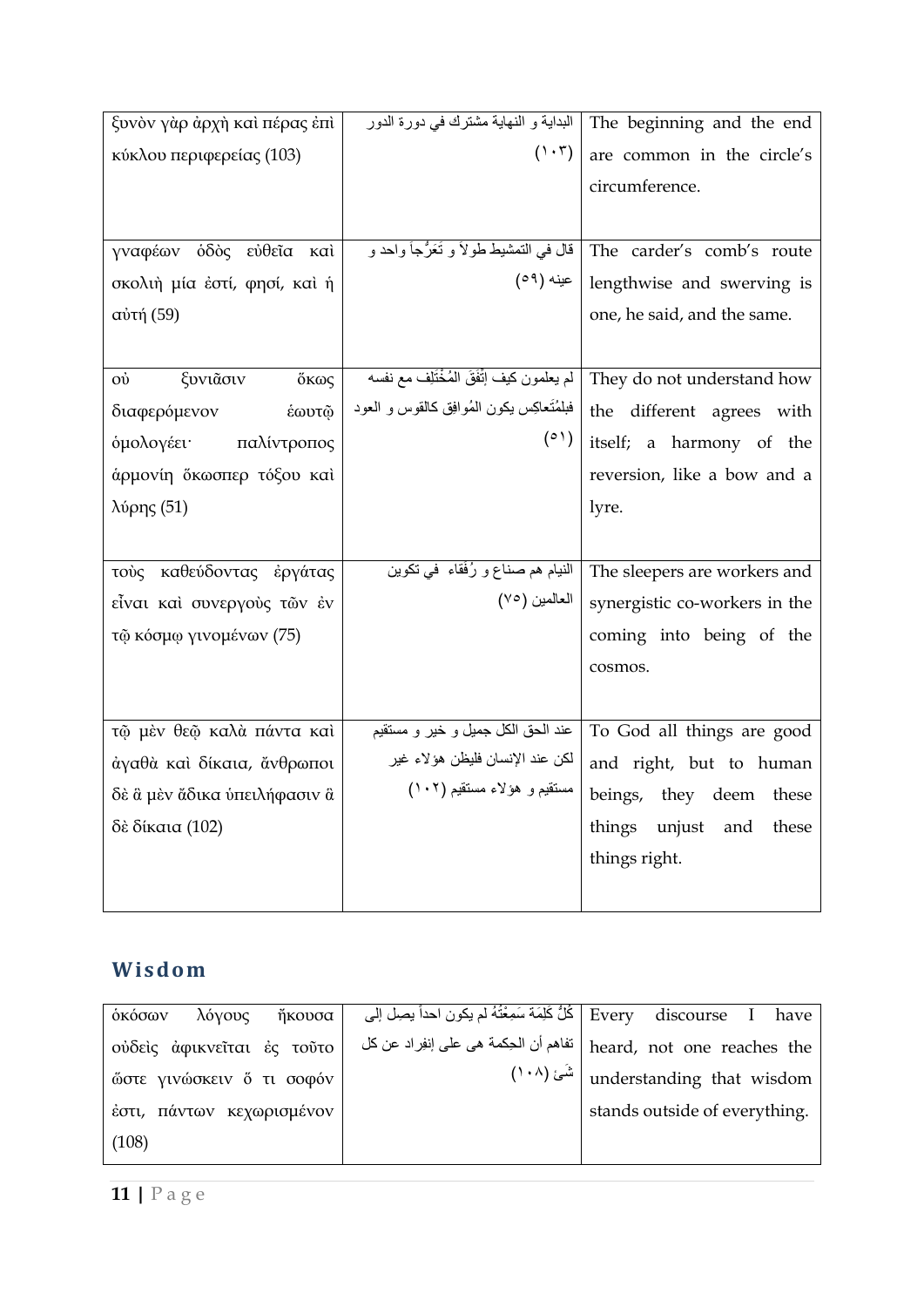| $\tilde{\text{max}}$<br>άνθρώποισι<br>μέτεστι | على الإنسان جميعاً أن عَرَفَ نَفْسَهُ وقَصَدَ | Human<br>beings<br>ought<br>to    |
|-----------------------------------------------|-----------------------------------------------|-----------------------------------|
| γινώσκειν<br>έωυτούς<br>ĸaì                   | (11)                                          | know themselves and be            |
| σωφρονεΐν (116)                               |                                               | moderate.                         |
|                                               |                                               |                                   |
| σωφρονεῖν ἀρετὴ μεγίστη καὶ                   | الوسطية أحسن الأخلاق والحِكمة هي أن           | To<br>be<br>moderate<br>the<br>is |
| άληθέα λέγειν<br>σοφίη<br>καὶ                 | يقال ويعمل بِحقّ ألقَى السَمْع إلىي الخَلْق   | greatest of qualities, and        |
| ποιείν κατά φύσιν επαΐοντας                   | (11)                                          | wisdom is to speak and do         |
| (112)                                         |                                               | truly, listening to nature.       |
|                                               |                                               |                                   |

#### **El ements**

| τὰ ψυχρὰ θέρεται, θερμὸν                          | البرودة يَسْخَنُ و السخن يَبْرَدُ و الرَطِيب                                               | Cold warms and warm cools;                   |
|---------------------------------------------------|--------------------------------------------------------------------------------------------|----------------------------------------------|
| ψύχεται, ύγρον αυαίνεται,                         | يبس و المُجَفَّف يُرَطُّبُ (١٢٦)                                                           | wet dries and the parched is                 |
| καρφαλέον νοτίζεται (126)                         |                                                                                            | moistened.                                   |
|                                                   |                                                                                            |                                              |
| πυρός τε άνταμοιβή τα πάντα                       | النار صَرَّفَ كلَّ شيءٍ و النار لِكلِّ شيئ                                                 | Fire<br>is<br>exchanged<br>for               |
| καί πύρ άπάντων ὄκωσπερ                           | كَصَرَّفَ المال على الذهب و الذهب على                                                      | everything and everything                    |
| χρήματα<br>χρυσοῦ<br>ĸaì                          | المال (٩٠)                                                                                 | for fire, as wealth exchanges                |
| χρημάτων χρυσός (90)                              |                                                                                            | for gold and gold for wealth.                |
|                                                   |                                                                                            |                                              |
| $(\mathrm{m\tilde{o}}\rho)$<br>χρησμοσύνην<br>καì |                                                                                            | (م الكَفْص و زيادة) Deficient and excessive. |
| <b>κόρον</b> (65)                                 |                                                                                            |                                              |
|                                                   |                                                                                            |                                              |
| πρῶτον<br>πυρὸς<br>τροπαὶ                         | أوَّلاَ الطبع النيران البحر و البحر نصفي                                                   | The first stamp is fire to sea,              |
| θάλασσα, θαλάσσης δε το μέν                       | أرض و نصفيه زَوْبَعَة … نَبْدٌ بحراً و                                                     | and sea is half earth, and its               |
| ἥμισυ γῆ, τὸ δὲ ἥμισυ                             | يتقدّر بِنَفْس الأمر بِقَدْرِ مِن قبل أن كان                                               | half is storm  sea is                        |
| πρηστήρ θάλασσα διαχέεται                         | أرض (٣١)                                                                                   | dissipated and measured                      |
| καί μετρέεται είς τον αύτον                       |                                                                                            | with its own value as before                 |
| λόγον οκοΐος πρόσθεν ἦν ἢ                         |                                                                                            | it becomes earth.                            |
| γενέσθαι γῆ (31)                                  |                                                                                            |                                              |
|                                                   |                                                                                            |                                              |
|                                                   | πάντα γάρ τὸ πῦρ ἐπελθὸν   في تقديمه النار يقضى الجميع و يمسكهم   πάντα γάρ τὸ πῦρ ἐπελθὸν |                                              |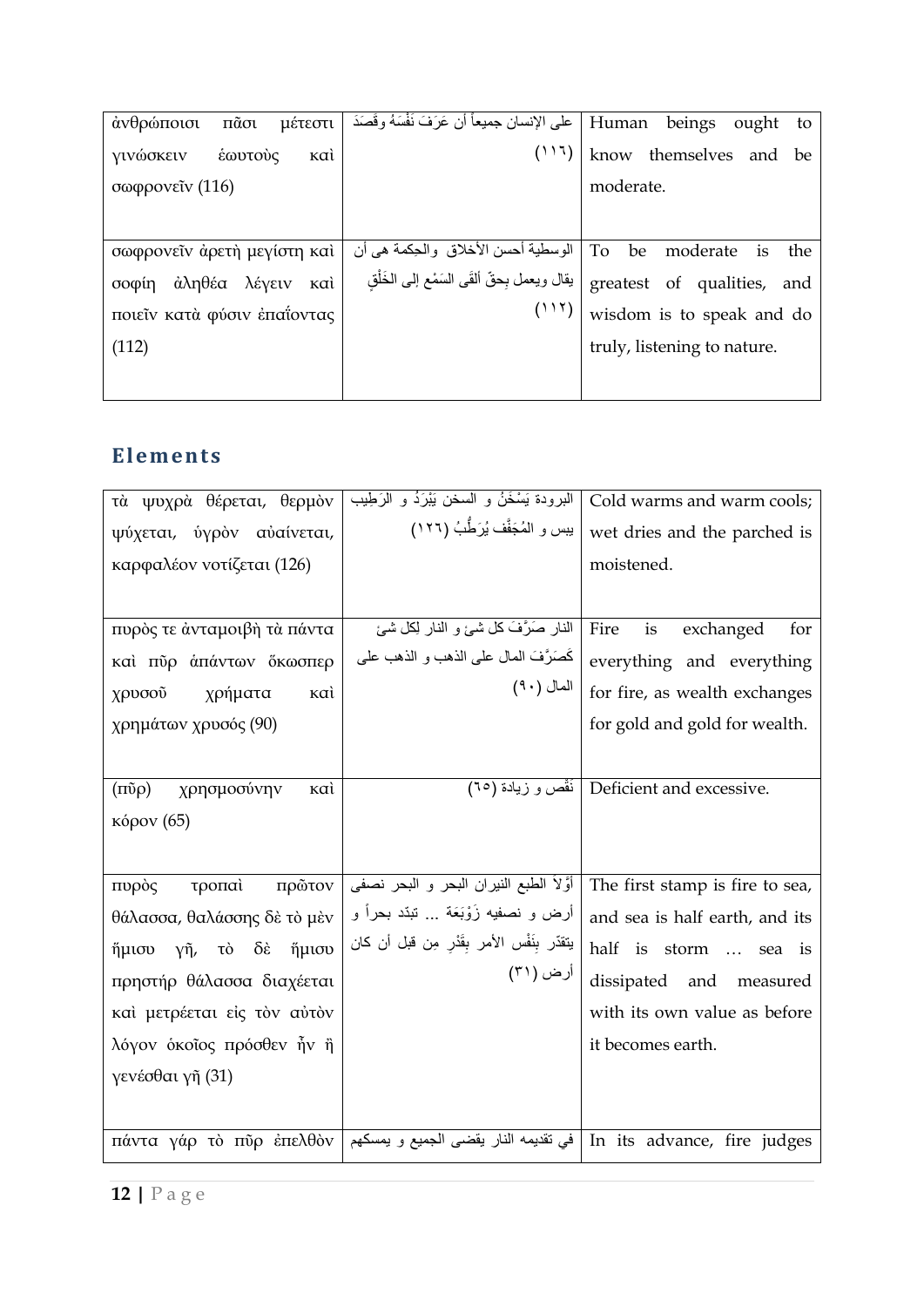| κρινεῖ καὶ καταλήψεται (66)              | (77)                                 | everything and seizes it.     |
|------------------------------------------|--------------------------------------|-------------------------------|
| φύσιν ήμέρας απάσης μίαν                 | الطبيعة الأيام الجميع كالواحد (١٠٦)  | The nature of all days is the |
| $\omega$ <sub>σ</sub> ίσαν (106)         |                                      | same as one.                  |
|                                          | ماء البحر اكثر صافٍ و اكثر نجس       |                               |
| θάλασσα ύδωρ καθαρώτατον                 |                                      | Ocean water is pure and       |
| καὶ μιαρώτατον. ἰχθύσι μὲν               | فالسمك يشربه و يحيا و لكن للإنسان هي | polluted. The fish drink it   |
| каì<br>σωτήριον,<br>πότιμον              | غیر شریب و یهلکهم ( ۲۱)              | and revive, but for human     |
| άνθρώποις δε άποτον καί                  |                                      | beings it is impotable and    |
| $\delta$ λέθριον (61)                    |                                      | destructive.                  |
|                                          |                                      |                               |
| ὄνους σύρματ' ἂν ἑλέσθαι                 | فضل الحمار القش مِن الذهب (٩)        | The donkey prefers hay to     |
| $\mu$ $\tilde{\alpha}$ λλον ἢ χρυσόν (9) |                                      | gold.                         |
|                                          |                                      |                               |

### **Cos mos**

| αίὼν<br>παίζων<br>παῖς<br>έστι | الز مان كان طِفْل بِلْعب الداما و الطفل        | Time is a child playing         |
|--------------------------------|------------------------------------------------|---------------------------------|
| πεσσεύων παιδὸς ή βασιληίη     | المَمْلَكَة (٥٢)                               | checkers; and the child is the  |
|                                |                                                | [stacked] king                  |
|                                |                                                |                                 |
| Πόλεμος πάντων μέν πατήρ       | النِزاع هو اب الكل و مالك الكل و عرض           | Strife is the father of all and |
| έστι, πάντων δὲ βασιλεύς, καὶ  | الألِهة و البشر و ايضاً أحْدَثَ رفّاً و حُرّاً | the king of all; some he turns  |
| τούς μέν θεούς ἔδειξε τούς δέ  | $(°^{\mathsf{r}})$                             | out to be gods, some men,       |
| άνθρώπους, τούς<br>$\mu$ εν    |                                                | and he makes them slave         |
| δούλους έποίησε τούς δέ        |                                                | and them free.                  |
| έλευθέρους                     |                                                |                                 |
|                                |                                                |                                 |
| είδέναι δὲ χρή τὸν πόλεμον     | لزم التفكُّل أن الحرب عامَّة و النِظام هو      | It is necessary to reflect that |
| έόντα ξυνόν, και δίκην έριν,   | القِنال و الكل أُوجِدَ بقِنال و بضَرورةَ       | war is universal, and order is  |
| καὶ γινόμενα πάντα κατ' ἔριν   | $(\wedge \cdot)$                               | fighting,<br>and everything     |
| καὶ χρεών (80)                 |                                                | about<br>through<br>comes       |
|                                |                                                | fighting and necessity.         |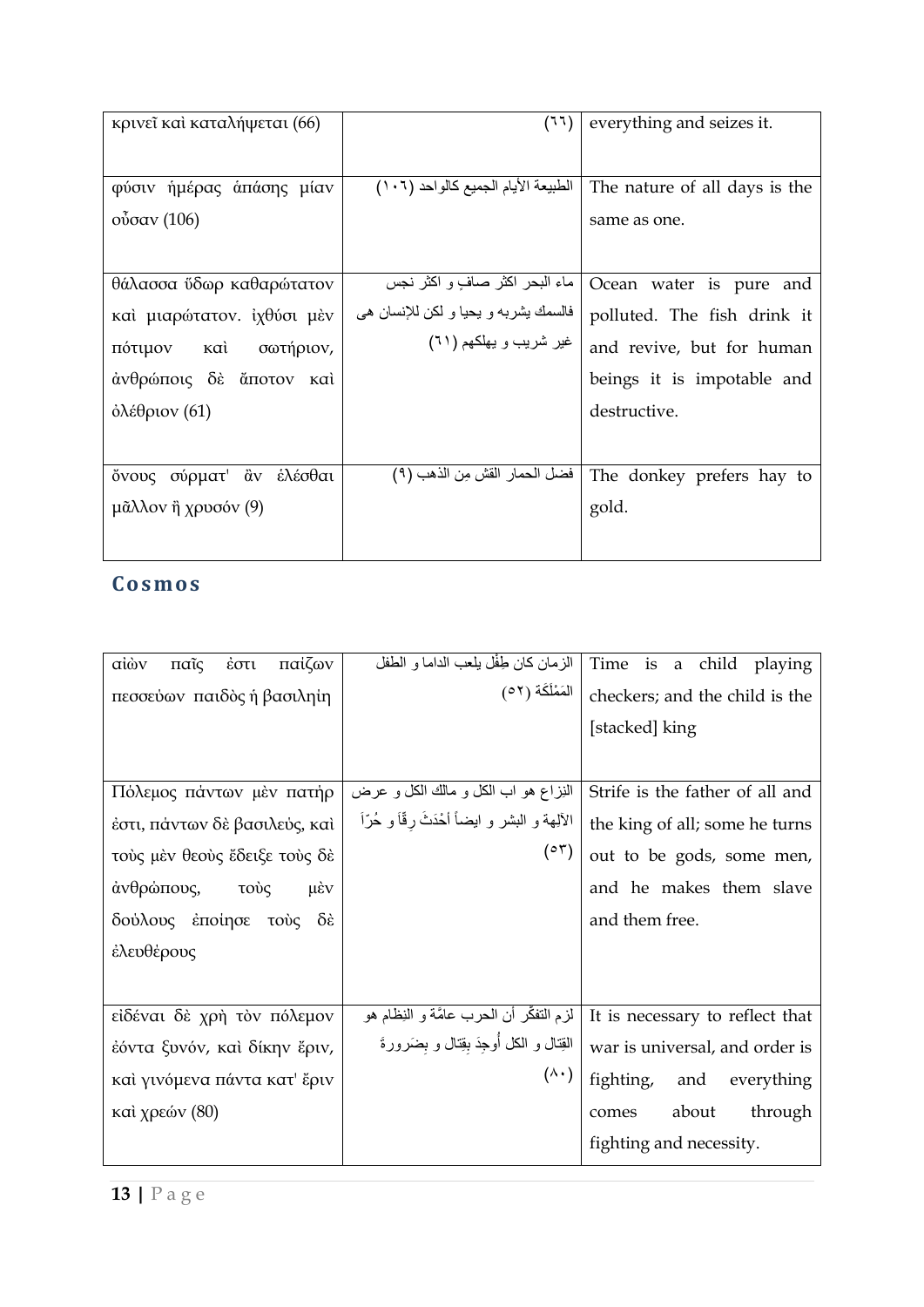| κόσμον τόνδε, τον αύτον                            | العالَمِ الذي نَفْسَهُ لِلْجَمِيعِ قد خُلِقَ لا مِن | The cosmos, which is itself     |
|----------------------------------------------------|-----------------------------------------------------|---------------------------------|
| άπάντων, ούτε τις θεών ούτε                        | ألِهة و لا مِن إنسان ألا هو دائم و يكون و           | for all, was created not by a   |
| άνθρώπων έποίησεν, άλλ' ἦν                         | ايضاً سيكون النار حَياً دائماً ضَرِّمَ النار        | god nor by human beings;        |
| άει και έστιν και έσται πύρ                        | فيه بِقَدرٍ و يُطفَئهُ بِقَدرٍ (٣٠)                 | rather it is ever and is and    |
| άείζωον, άπτόμενον μέτρα                           |                                                     | will be, a fire living, ever,   |
| και άποσβεννύμενον μέτρα                           |                                                     | firing in it by measure and     |
| (30)                                               |                                                     | extinguishing<br>in<br>it<br>by |
|                                                    |                                                     | measure.                        |
|                                                    |                                                     |                                 |
| $\delta \dot{\epsilon}$<br>οίακίζει<br>πάντα<br>τὰ | قاد الصاعِقة كلّ شيئ (٢٤)                           | The lightning bolt steers all   |
| κεραυνός (64)                                      |                                                     | things.                         |
|                                                    |                                                     |                                 |
| [περὶ μεγέθους ήλίου] εὖρος                        | القدر الشمس عرض الرجْل (٣)                          | The measure of the sun is the   |
| ποδός άνθρωπείου (3)                               |                                                     | width of the man's foot.        |
|                                                    |                                                     |                                 |
| εί μη ἥλιος ἦν εύφρόνη ἂν ἦν                       | لو لا الشمس فتكون ليلة ناعِمة (٩٩)                  | If not for the sun, it would be |
| (99)                                               |                                                     | a gentle night.                 |
|                                                    |                                                     |                                 |
| τὸ μὴ δῦνόν ποτε πῶς ἄν τις                        | الذي لا يهبط متى و كيف لن تدرك اي                   | The one that does not set,      |
| $λ\acute{\alpha}θ$ οι; (16)                        | شيء؟ (١٦)                                           | when and how would it not       |
|                                                    |                                                     | perceive any thing?             |
|                                                    |                                                     |                                 |
|                                                    |                                                     |                                 |

# **Ps yche**

| θυμῷ μάχεσθαι χαλεπόν· ὃ   | المحاربة الإراد عسير فما اراد رشاه       | Struggling with desire is   |
|----------------------------|------------------------------------------|-----------------------------|
| γὰρ ἂν θέλη, ψυχῆς ὡνεῖται | بالنفس (٨٥)                              | difficult; what it wants is |
| (85)                       |                                          | bought off with the soul.   |
|                            |                                          |                             |
| άνθρώποις γίνεσθαι οκόσα   | Human   حصل كلما رغب الأنسان لم يكون أحق | beings<br>getting           |
| θέλουσιν ούκ ἄμεινον (110) | (11)                                     | everything they want is not |
|                            |                                          | best.                       |
|                            |                                          |                             |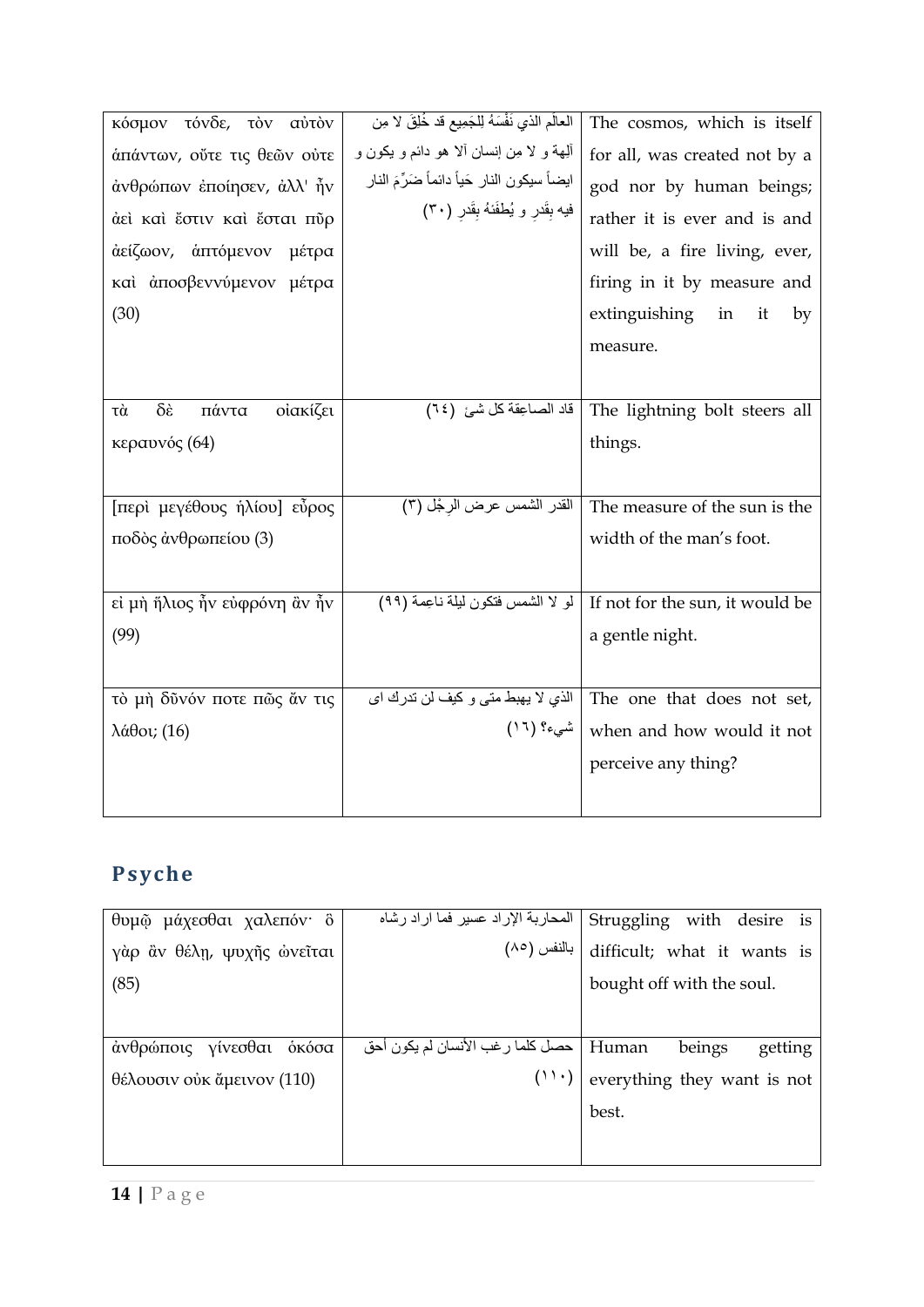### **C haracter**

| άνθρώποισι<br>$\tilde{\text{max}}$<br>μέτεστι | على كل إنسان طلب المعرفة نَفْسِهِ و             | On each human being is to                                                                                   |
|-----------------------------------------------|-------------------------------------------------|-------------------------------------------------------------------------------------------------------------|
| γινώσκειν<br>έωυτούς<br>ĸaì                   | الْمَوْسَطِيَّة (١١٦)                           | search for himself and be                                                                                   |
| σωφρονεΐν (116)                               |                                                 | moderate.                                                                                                   |
|                                               |                                                 |                                                                                                             |
| ξυνόν έστι πᾶσι τὸ φρονέειν                   | الْوَسَطِيَّة مشترك للجميع (١١٣)                | Moderation belongs to all.                                                                                  |
| (113)                                         |                                                 |                                                                                                             |
|                                               |                                                 |                                                                                                             |
| ξύν<br>vóọ<br>λέγοντας                        | على الذين تكلمون في الحُكْمِ الْعَامَّة         | Those who speak of the                                                                                      |
| ίσχυρίζεσθαι χρή τῷ ξυνῷ                      | المشترك التَمَّكُن مِن الحُكْم العَامَّة للجميع | universal law must hold fast                                                                                |
| πάντων, όκωσπερ νόμω πόλις                    | بقَدر الحُكْم المَدَنى و ازياد النَّمَّكُن فكل  | to what is universal to all, as                                                                             |
| πολύ<br>ίσχυροτέρως·<br>καì                   | حكم إنساني يَتَغَذَّى بلأحد الإلاهية فمَلَكَ    | much for the laws of the city                                                                               |
| τρέφονται γάρ πάντες οί                       | بِقَدر أراد و يكفى الجميع و فَضَلَ (١١٤)        | and even more holding fast;                                                                                 |
|                                               |                                                 |                                                                                                             |
| άνθρώπειοι νόμοι ύπό ένὸς                     |                                                 | all<br>human laws<br>for<br>are                                                                             |
| θείου κρατεΐ<br>γὰρ<br>τοῦ                    |                                                 | nourished by one divine one,                                                                                |
| τοσούτον οκόσον εθέλει και                    |                                                 | and it controls as much as it                                                                               |
| έξαρκεῖ πἆσὶ καὶ περιγίνεται                  |                                                 | wants and is enough, and                                                                                    |
| (114)                                         |                                                 | even more.                                                                                                  |
|                                               |                                                 |                                                                                                             |
| <b>ύβριν χρή σβεννύναι μᾶλλον</b>             | المهوى أحق أن اطفاء مِن النار (٤٣)              | Arrogance ought<br>to<br>be                                                                                 |
| $\ddot{\eta}$ πυρκαῖήν (43)                   |                                                 | extinguished more than fire.                                                                                |
|                                               |                                                 |                                                                                                             |
| κύνες γάρ καταβαΰζουσιν ών                    |                                                 | $\overline{(^{\mathfrak{q}}{\mathsf{v}})}$ تتبح الكلاب على ما لا يعرفون $\mid$ Dogs bark at what they don't |
| ἂν μὴ γινώσκωσι (97)                          |                                                 | recognize.                                                                                                  |
|                                               |                                                 |                                                                                                             |
| Έφεσίοις<br>ήβηδὸν<br>άξιον                   | الأفاضل الإفيسي مِن صبية إلى عجائِز             | The excellencies of Ephesus                                                                                 |
| άπάγξασθαι πᾶσι καὶ τοῖς                      | أفضال أن يكونون مخنوق جميعاً و ترك              | from the children upwards                                                                                   |
| πόλιν<br>άνήβοις<br>τὴν                       | البلد للغير ملتحين مِن اجل هذا                  | ought better to be strangled,                                                                               |
| οΐτινες<br>καταλιπεῖν,                        | فهِرْمُدورُس المرء النفع مِنْهُم هم قذفوه و     | all of them, and leave the city                                                                             |
| Έρμόδωρον άνδρα έωυτῶν                        | قالون مِنَّا لن يكون مرءً نفعاً و لو يكون       | to the beardless, as they cast                                                                              |
| όνήιστον έξέβαλον φάντες·                     | فليكون في مكان أخر و في ناسٍ أخر                | off Hermodorus, a beneficial                                                                                |
|                                               | (111)                                           |                                                                                                             |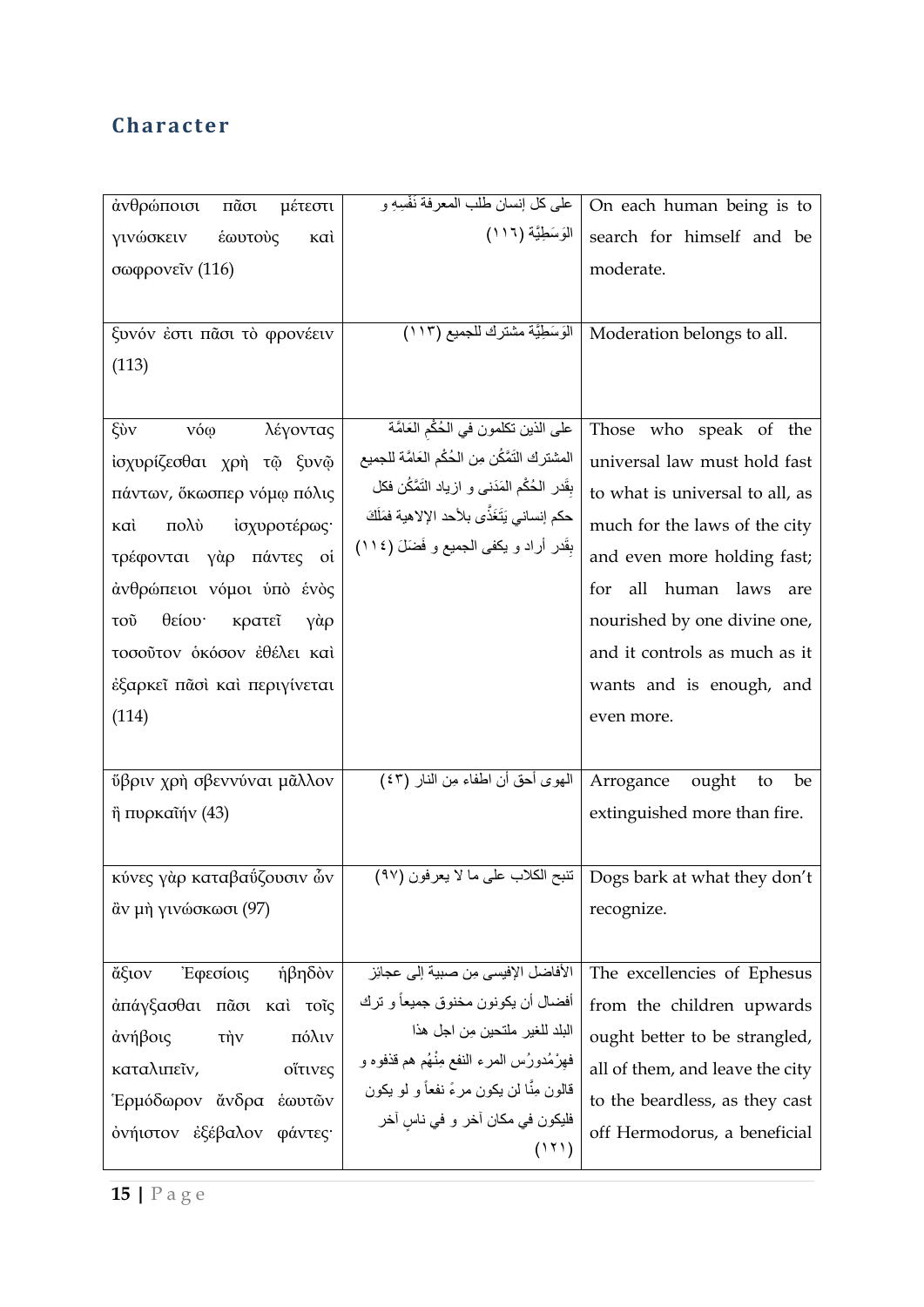| ήμέων μηδε εἶς ονήιστος     | man among them, saying,      |
|-----------------------------|------------------------------|
| έστω, εί δε μή, άλλη τε καί | may there not be among us    |
| $\mu$ ετ' ἄλλων (121)       | any beneficial man; if there |
|                             | be one, let him be elsewhere |
|                             | with others.                 |
|                             |                              |

## **Death**

| όσμωνται<br>$\kappa\alpha\theta$ '<br>αi<br>ψυχαὶ | الأنفاس يتشمّ تحت الأرض (٩٨)                               | The souls can smell, when         |
|---------------------------------------------------|------------------------------------------------------------|-----------------------------------|
| Άιδην (98)                                        |                                                            | they are under the earth          |
|                                                   |                                                            |                                   |
| γὰρ<br>κοπρίων<br>νέκυες                          | أَيْرِما الْمَيْنَة لا الروثة (٩٦)                         | Corpses should be tossed out      |
| έκβλητότεροι (96)                                 |                                                            | rather than manure.               |
|                                                   |                                                            |                                   |
|                                                   |                                                            |                                   |
| αθάνατοι<br>θνητοί,<br>θνητοί                     | الذين لا ماتوا يَمَاتُون و الذين ماتوا لا                  | The ones who do not die will      |
| ζῶντες<br>άθάντατοι,<br>τòν                       | یماتون و فی موته یحی و فی حیه یمات                         | die; the ones who die will        |
| έκείνων θάνατον, τὸν δὲ                           | (77)                                                       | not die; in his death he lives    |
| έκείνων βίον τεθνεῶτες (62)                       |                                                            | and in his living he dies.        |
|                                                   |                                                            |                                   |
| άνθρώπους<br>μένει                                | When human beings   إذا مات المرء يُجِدُ عجبا لا مرجو و لا | die,                              |
| άποθανόντας<br>άσσα<br>$0\dot{v}$ K               | they   يُتَفَكَّرُ (٢٧)                                    | find wonders<br>not               |
| ἔλπονται οὐδὲ δοκέουσιν (27)                      |                                                            | expected and not thought of.      |
|                                                   |                                                            |                                   |
| ένθα δ' έόντι έπανίστασθαι                        | اِذْنِ صعدوا و يكونون خُفَّاظاً حريصاً                     | Then<br>they<br>rise<br>up<br>and |
| καί φύλακας γίνεσθαι έγερτὶ                       | لِحي و لِمُماتٍ (٦٣)                                       | become eager guardians of         |
| ζώντων καὶ νεκρῶν (63)                            |                                                            | the living and the dead.          |
|                                                   |                                                            |                                   |

## **Fate**

|       | ώς ἦθος ἀνθρώπφ δαίμων |  | The character of the human   الْخُلْق الإنسني بالقدر (١١٩) |
|-------|------------------------|--|------------------------------------------------------------|
| (119) |                        |  | being is fate.                                             |
|       |                        |  |                                                            |
|       |                        |  |                                                            |